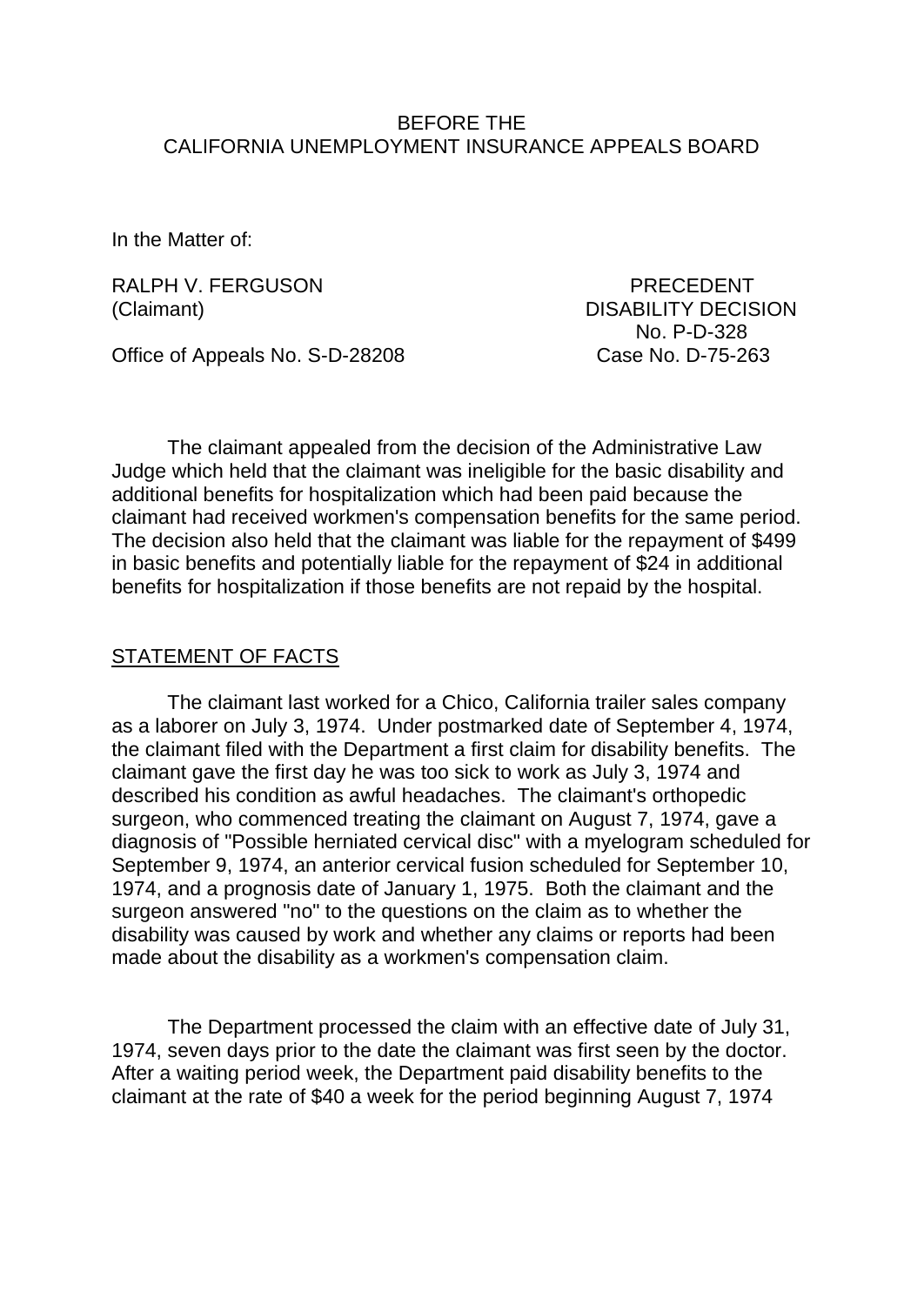through November 2, 1974, when the claimant's maximum award of \$499 was exhausted. The Department also paid \$24 additional benefits for hospitalization directly to the hospital. The Department issued the final check to the claimant on November 6, 1974.

On or about November 8, 1974, the claimant filed an application for adjudication of claim with the Workmen's Compensation Appeals Board. The application stated that an injury at work on May 24, 1974 had resulted in disability from that date except for sporadic work until July 3, 1974, with disability continuing thereafter without compensation from the employer or medical treatment. On the application the claimant stated "yes" that he had received unemployment insurance or unemployment compensation disability benefits.

In the normal course of events, the Workmen's Compensation Appeals Board would send notice to the Department of the filing of the application so that it could check to see whether the claimant had filed any unemployment or disability claims for which the Department should file a lien claim. For reasons unknown to the representative of the Department at the hearing before the Administrative Law Judge, the process was delayed on the claimant's application and the lien for basic and hospital benefits was not filed under California Labor Code sections 4903(f) and 4903(b) until February 24, 1975. In the meantime, a stipulated award had been filed by the parties on February 18, 1975, approved by the Workmen's Compensation Referee, and mailed to the parties of record on February 20, 1975. The award provided for (1) temporary disability at the rate of \$56.69 a week beginning July 4, 1974 and continuing; (2) reimbursement for self-procured medical treatment in an amount to be adjusted by the parties; (3) reimbursement for \$106.25 medical-legal costs to applicant's attorney; and (4) continued necessary treatment. Payments as specified were made to the claimant and he continued to be disabled and in receipt of \$56.69 weekly at least up to the hearing herein on August 14, 1975.

The Department inquired about its lien in July 1975 and was informed of the earlier stipulated award. The Department then issued its notice of determination denying benefits under sections 2629 and 2804 of the code and its notice of overpayment to the claimant for \$499 in basic benefits and the notice of overpayment to the hospital for \$24.

The question before us for consideration is whether the Department may seek to recover directly from the claimant what it failed to recover from filing its lien with the Workmen's Compensation Appeals Board.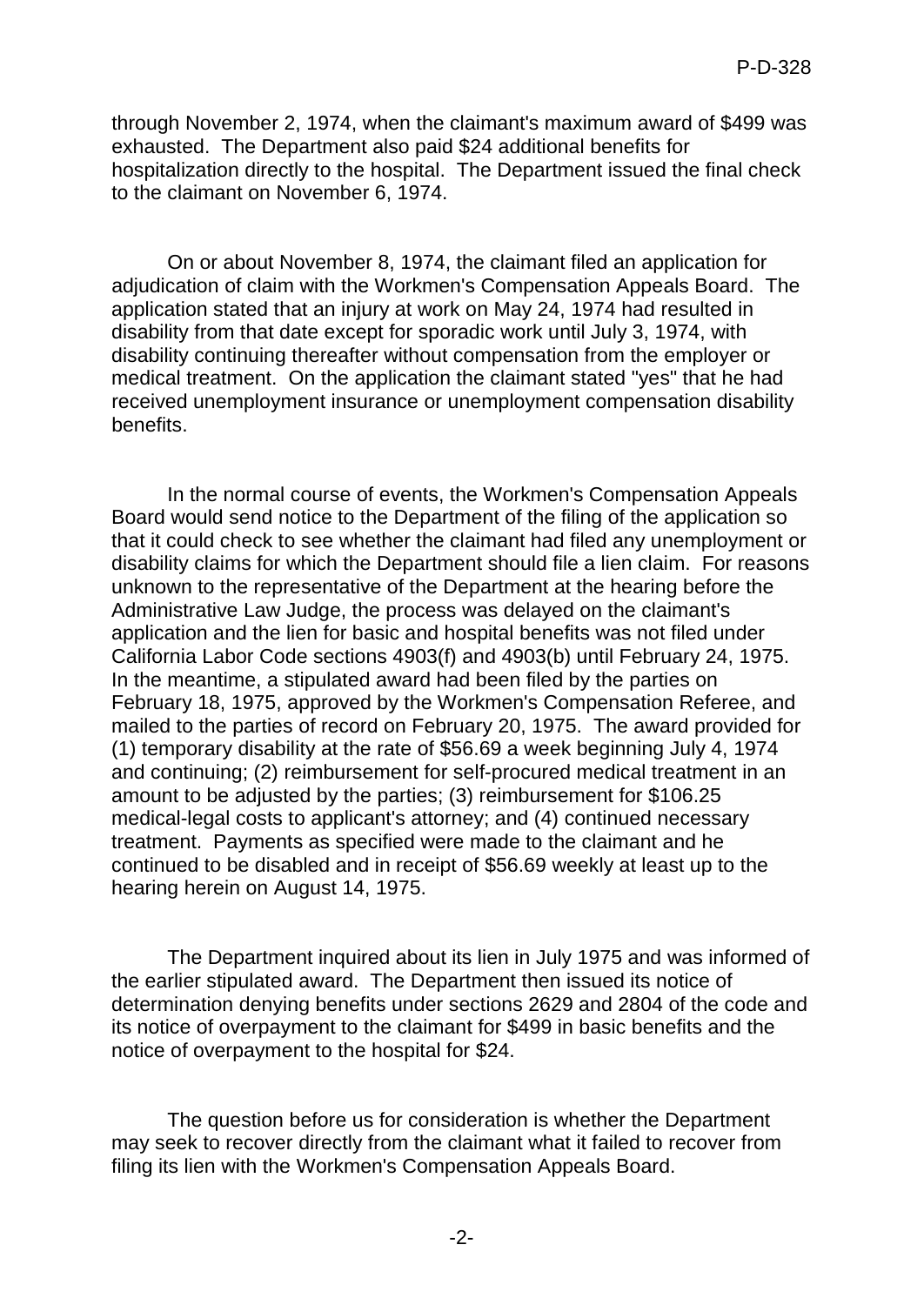# REASONS FOR DECISION

Beginning with Disability Decision No. 517, this Board held that lump sum payments under a compromise and release agreement approved by the Industrial Accident Commission must be considered in reducing or denying disability benefits under section 2629 of the Unemployment Insurance Code. In so doing, we followed the decisions of the California Supreme Court in Bryant v. Industrial Accident Commission (1951), 37 Cal. 2d 215, 231 P. 2d 32; Aetna Life Insurance Company v. Industrial Accident Commission (1952), 38 Cal. 2d 599, 241 P. 2d 530; and Garcia v. Industrial Accident Commission (1953), 41 Cal. 2d 689, 263 P. 2d 8. Subsequently, effective September 11, 1957, section 2629 of the code was amended to apply only to temporary disability indemnity. At the same time section 2629 of the code was amended, sections 2735.5 and 2741 were added to the code to provide as follows:

"2735.5. No claim of overpayment shall be based upon the disallowance by the Industrial Accident Commission under Section 4904 of the Labor Code of a claim of lien filed under subdivision (f) of Section 4903 of said code, or the allowance of such lien for less than the amount claimed, or upon the approval by the said commission of a compromise and release agreement providing for the allowance of such lien in an amount less than the claim."

"2741. Any claim of lien filed with the Industrial Accident Commission under the provisions of subdivision (f) of Section 4903 of the Labor Code shall be fully discharged and satisfied by payment of the amount of such lien allowed by the commission under the provisions of Section 4904 of said code or the amount specified in any compromise and release agreement filed and approved by the commission pursuant to Sections 5000 through 5004 of said code."

Effective September 15, 1961, sections 2735.5 and 2741 were amended to delete the reference to subdivision (f) of section 4903. A minor revision was made in section 2735.5 in 1965 to refer specifically to section 4903 of the "Labor Code" instead of "said code." In 1967, sections 2735.5 and 2741 were amended to substitute "Workmen's Compensation Appeals Board" for "Industrial Accident Commission" and "appeals board" for "Commission" so that, as amended, these sections now read as follows: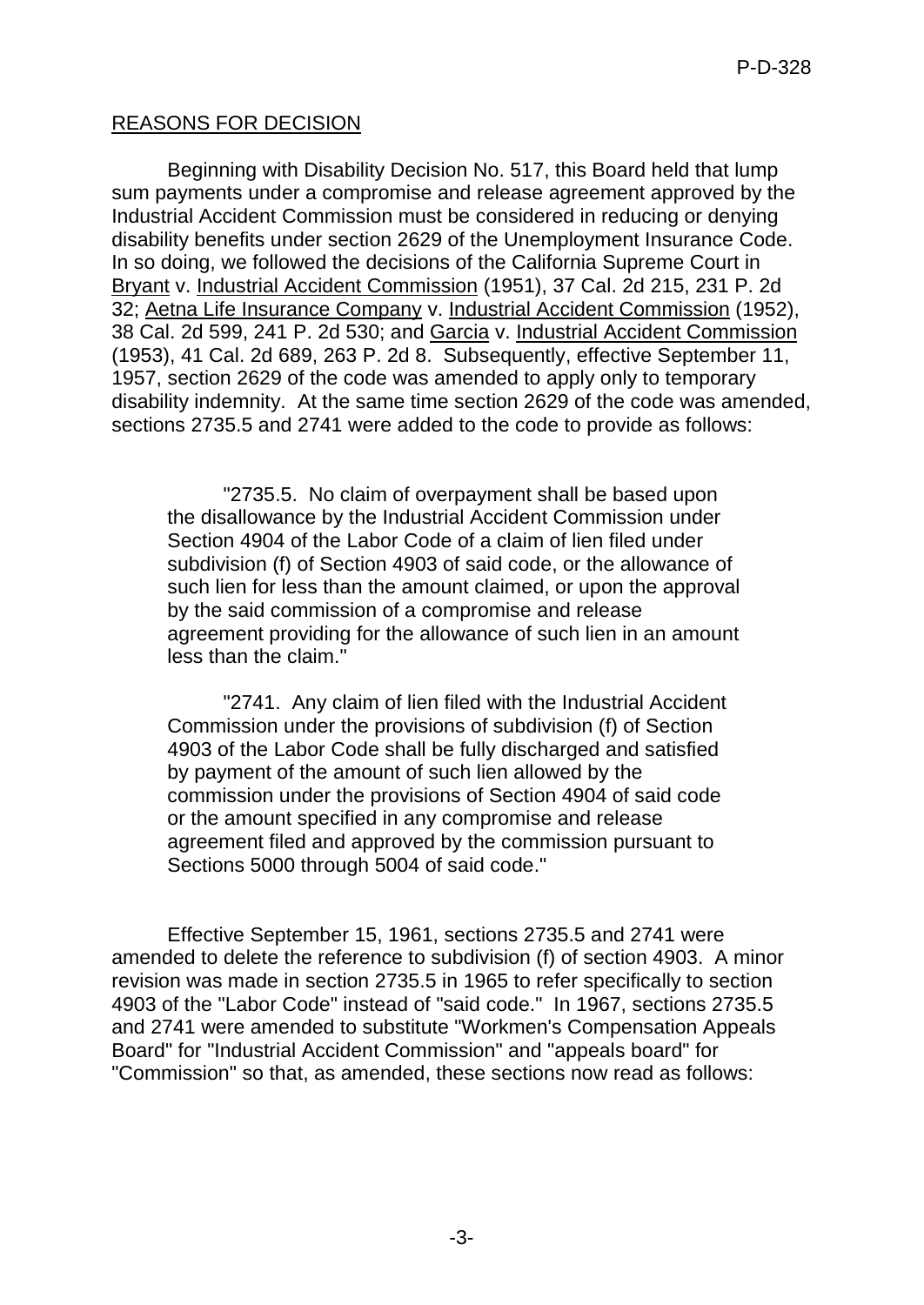"2735.5. No claim of overpayment shall be based upon the disallowance by the Workmen's Compensation Appeals Board of a claim of lien filed under Section 4903 of the Labor Code, or the allowance of such lien for less than the amount claimed, or upon the approval of said appeals board to a compromise and release agreement providing for the allowance of such lien in an amount less than the claim."

"2741. Any claim of lien filed with the Workmen's Compensation Appeals Board under the provisions of Section 4903 of the Labor Code shall be fully discharged and satisfied by payment of the amount of such lien allowed by the commission under the provisions of Section 4904 of said code or the amount specified in any compromise and release agreement filed and approved by the appeals board pursuant to Sections 5000 through 5004 of said code."

Labor Code section 4903(f) provides for the allowance of a lien against workmen's compensation for unemployment compensation disability benefits. Labor Code section 4903(f) provides for the allowance of a lien for medical and hospital expenses.

When the 1957 changes with respect to workmen's compensation were made in the Unemployment Insurance Code, the California Legislature also changed Labor Code sections 4903 and 4904. The following proviso was added to subdivision (f) of section 4903 (unchanged in present law):

". . . provided, however, that any lien under this subdivision shall be allowed and paid as provided in Section 4904."

Section 4904, which provides for liens upon written notice to the insurer or to the employer if uninsured, allowance, and payment of liens, was amended by the addition of the following language (with minor changes, still contained in present law):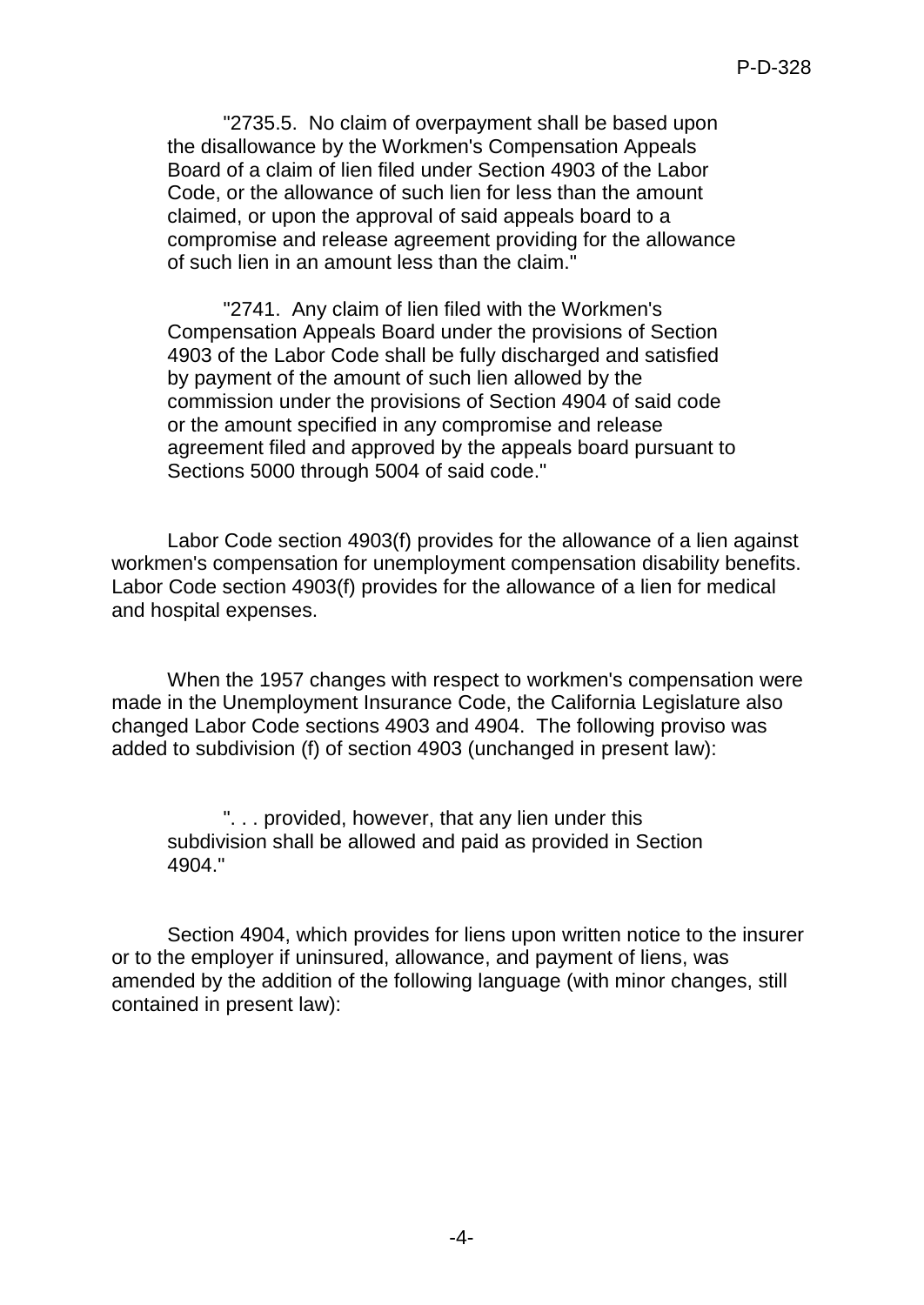". . . In determining the amount of lien to be allowed for unemployment compensation disability benefits under subdivision (f) of Section 4903 the commission shall allow such lien in the amount of benefits which it finds were paid for the same day or days of disability for which an award of compensation for temporary disability indemnity is made. In the case of agreements for the compromise and release of a disputed claim for compensation, the applicant and defendant may propose to the commission, as part of the compromise and release agreement, an amount out of the settlement to be paid to any lien claimant claiming under subdivision (f) of Section 4903. The determination of the commission, subject to petition for reconsideration and to the right of judicial review, as to the amount of lien allowed under subdivision (f) of Section 4903, whether in connection with an award of compensation or the approval of a compromise and release agreement, shall be binding on the lien claimant, the applicant, and the defendant, insofar as the right to benefits paid under the Unemployment Insurance Code for which the lien was claimed. . . ." (Emphasis added)

Section 5003 of the Labor Code was also amended in 1957 to require that the number of days and the amount of temporary disability indemnity which should be allowed must be set forth in every compromise and release agreement.

The purpose and effect of these 1957 statutory changes were discussed by the California Supreme Court in California-Western States Life Insurance Company v. Industrial Accident Commission (1963), 59 Cal. 2d 257, 28 Cal. Rptr. 872, 579 P. 2d 328. In that case the petitioning insurance company had paid unemployment disability benefits in the total amount of \$1,105 to Mrs. Baird after she had first claimed and been denied workmen's compensation. Thereafter, Mrs. Baird entered into a compromise and release agreement with her employer and his workmen's compensation insurance carriers settling her claim for \$8,500 with \$200 to go to petitioner under the formula developed in Davis v. Blaser (1958), 24 Cal. Comp. Cases 100. The Commission (now Worker's Compensation Appeals Board and worker's compensation; see November 5, 1974 amendment to section 21 of Article XX of the California Constitution and section 3200 of the Labor Code) allowed the petitioner's lien claim in the sum of \$250.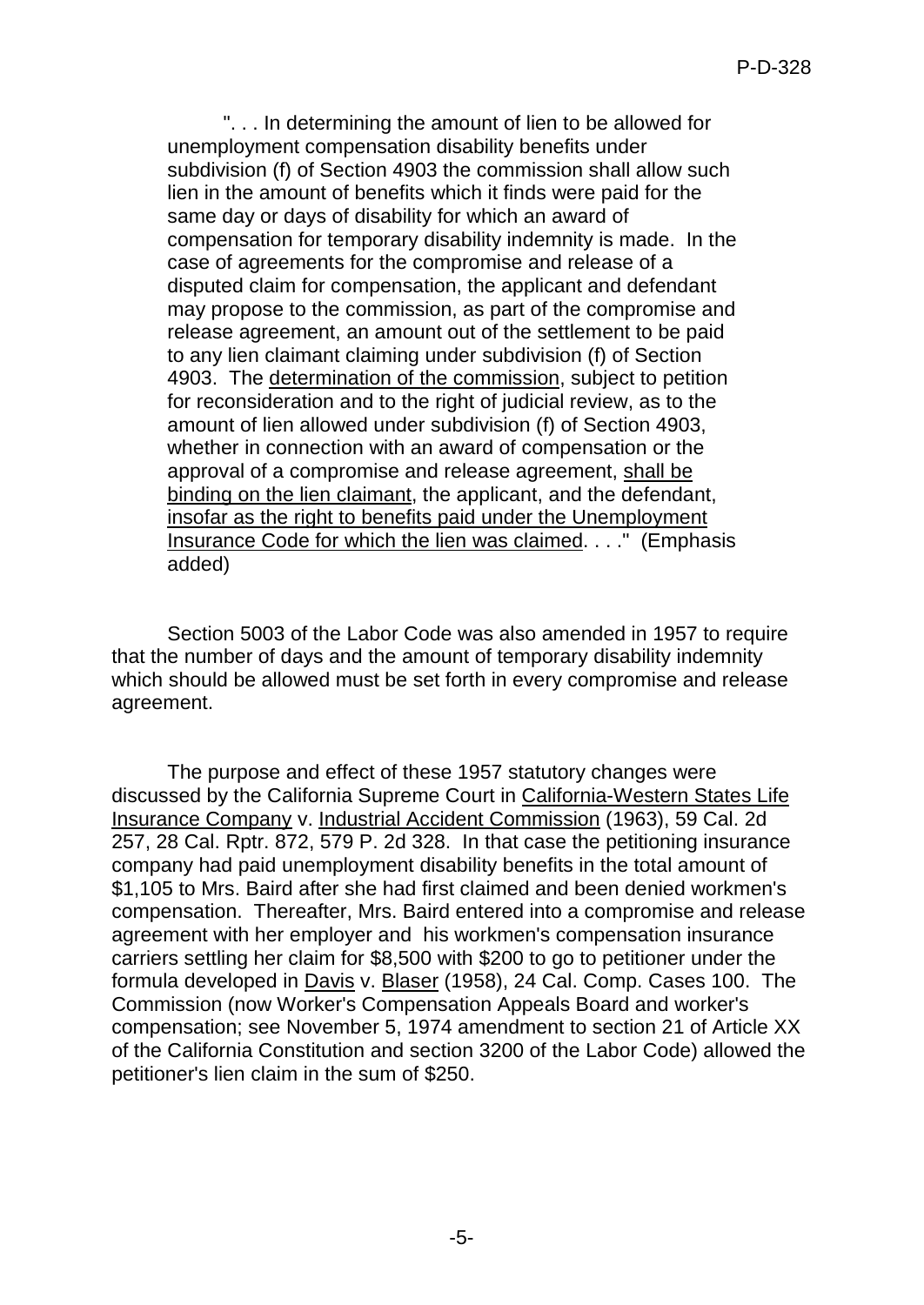The California Supreme Court held that the petitioner was bound by that allowance. In so holding, the court pointed out that the 1957 statutory changes basically changed its prior rulings in Bryant and Aetna, supra, by specifying recovery from temporary disability indemnity, and by legislative scheme establishing two distinct, equally valid, methods for the disposition of compensation claims, either (1) by direct decision by the Commission (Appeals Board), or (2) by its approval of a settlement by the parties. Therefore, while the petitioner was entitled to participate in the specific process of settlement of the lien claim, it was not entitled to findings on any "daily duplication" of benefits where the issue was one of overall adequacy and general fairness of the settlement to all parties and lien claimants. The court stated, in part:

"This case appears to be precisely the type of situation that the 1957 amendment to section 4904 was intended to cover. Petitioner had accepted premium payments for the purpose of insuring Mrs. Baird, the employee, against a disability which was not covered by workmen's compensation. Indeed, the commission originally denied coverage here. Mrs. Baird might have elected not to litigate her workmen's compensation claim and in that event petitioner would not have recouped at all. If she did proceed and an award were rendered in which disability and compensation payments were duplicated, then petitioner could accordingly recoup. In the instant case, however, the issue of whether Mrs. Baird's disability suffered an industrial injury was a doubtful one; both she and the workmen's compensation carriers deemed it more advantageous to compromise.

"The Legislature has encouraged compromises. (Lab. Code, §5000). Now to permit a third party, a lien claimant who could assert no right to recoupment at all in the absence of a workmen's compensation proceeding, to interfere with the settlement and force the rendition of findings would be to nullify the procedure for compromise.

"Requisite to the resolution of the overlapping of the statutory coverage of protection of the worker by means of unemployment and disability compensation is a clear and fast means of adjustment. A submission to the commission, for its final determination, of a proposed basis for settlement is highly desirable, and the Legislature had manifested its intent to implement it. To destroy such expedition of settlement by the imposition of debilitating technicality finds justification neither in the legislative purpose nor the social imperatives."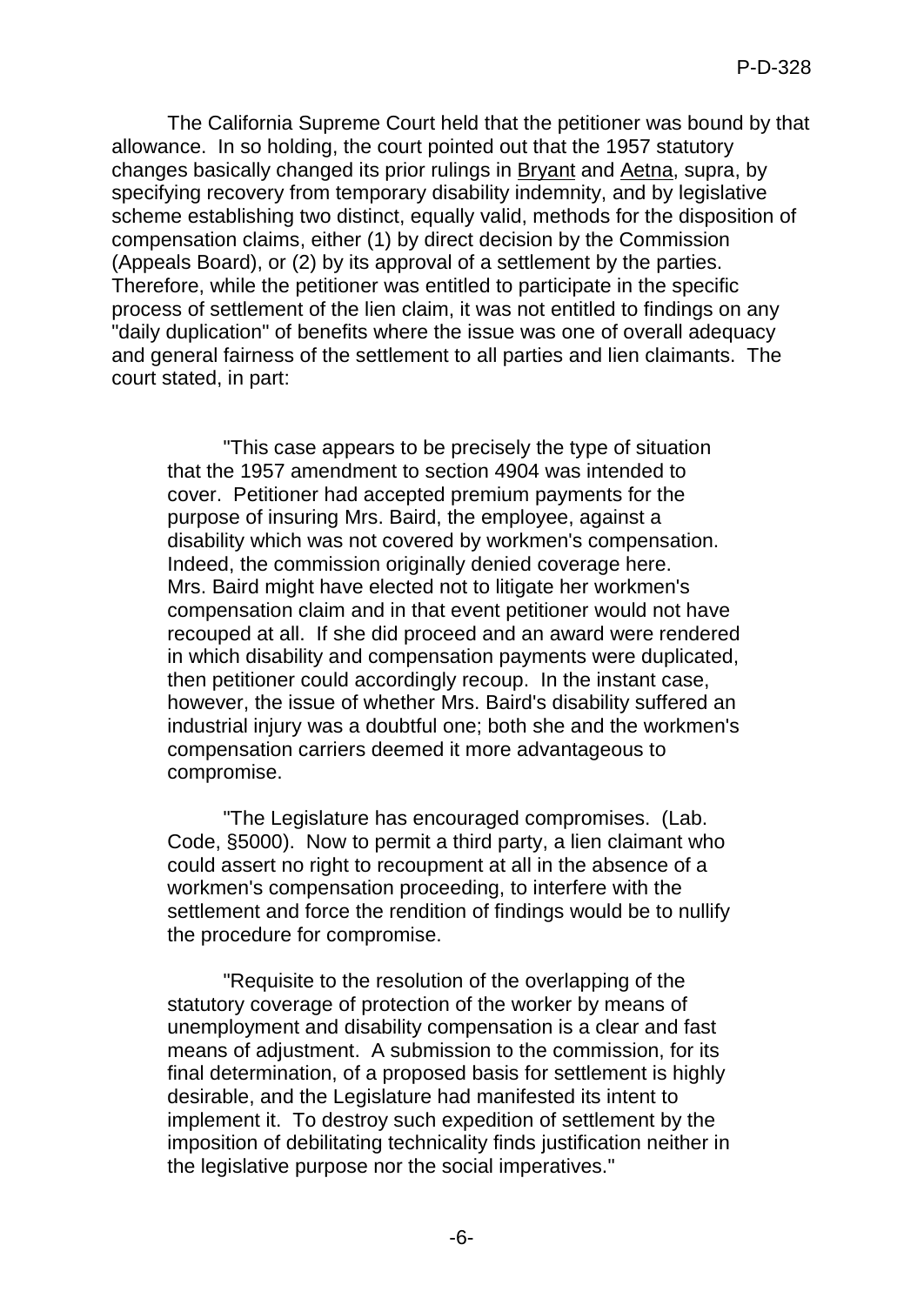In accordance with the changes in the law in 1957 and the views expressed on these changes in the California-Western States Life Insurance Company v. Industrial Accident Commission, supra, we hold in the present case that there is but one means of recovery of the disability benefits paid for the same period as the claimant received workmen's compensation and that means was through the lien procedure before the Workmen's Compensation Appeals Board. The Department filed its lien late before that board and has received no satisfaction. Nevertheless, there lies its remedy, if any now exists. The Department may not seek restitution directly from the claimant for any amounts it failed to recover through the lien procedure before the forum provided under the legislative scheme as a "clear and fast means of adjustment" for "final determination," the Workmen's Compensation Appeals Board.

We reach the same conclusion with respect to the additional benefits for hospitalization. Although sections 2735.5 and 2741 of the Unemployment Insurance Code as added in 1957 originally referred to subdivision (f) of section 4903 of the Labor Code, that subdivision reference was eliminated effective September 15, 1961, so the sections referred only to section 4903 of the Labor Code. This amendment permitted, apparently, the filing of any appropriate lien, including one for hospitalization where furnished under subdivision (b) of section 4903 of the Labor Code or subdivision (f) of that section for unemployment and disability benefits. In any event, in Department of Employment v. Industrial Accident Commission (1964), 227 Cal. App. 2d 532, 38 Cal. Rptr. 739, the California District Court of Appeal held that additional benefits for hospitalization are properly recoverable by lien proceedings before the Industrial Accident Commission where they are duplicative of workmen's compensation. In that case, the Department paid such benefits under an assignment from the claimant directly to a hospital where the claimant was confined for a disabling condition for which he claimed workmen's compensation. The Department filed a claim of lien under section 4903(b) of the Labor Code before the Industrial Accident Commission, but the claim was denied. The court remanded the case to the commission to determine the reasonableness of the amount claimed and to allow the amount so found as a lien against the sum to be paid as workmen's compensation to the claimant.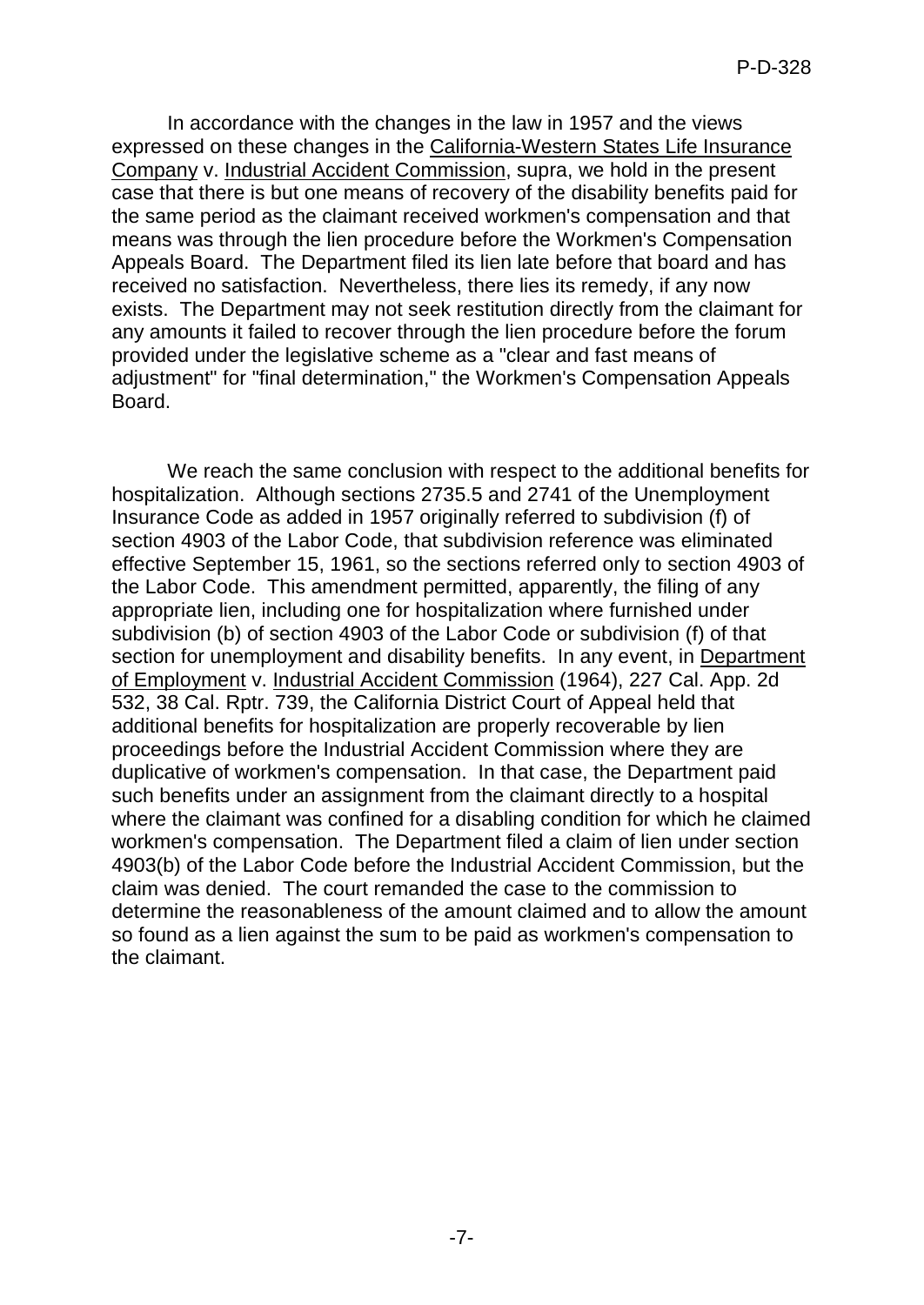While a distinction was made between the allowance of a lien for unemployment disability benefits and additional benefits for hospitalization in Fireman's Fund Company v. Industrial Accident Commission (1959) 170 Cal. App. 2d 412, 559 P. 2d 225, that decision was prior to the 1961 amendment, as were Disability Decisions Nos. 635 and 641. We distinguish also Disability Decision No. 556, cited by the Department in support of its position, and our other decisions which considered somewhat similar situations arising prior to the 1957 and 1961 amendments to the Unemployment Insurance Code and the Labor Code.

Because the overpaid benefits can be recovered only through the lien procedure before the Worker's Compensation Appeals Board, the provisions of section 2735 of the Unemployment Insurance Code with respect to overpayments in general have no application to the facts of the present case.

# **DECISION**

The decision of the Administrative Law Judge is modified. The claimant was ineligible for basic disability and additional benefits for hospitalization under sections 2629 and 2804 of the Unemployment Insurance Code. The notice of overpayment is set aside. Any recovery of the basic and additional benefits which were overpaid must be through the lien procedure before the Worker's Compensation Appeals Board.

Sacramento, California, May 20, 1976.

# CALIFORNIA UNEMPLOYMENT INSURANCE APPEALS BOARD

DON BLEWETT, Chairperson

MARILYN H. GRACE

RICHARD H. MARRIOTT

DISSENTING - Written Opinion Attached

CARL A. BRITSCHGI

# HARRY K. GRAFE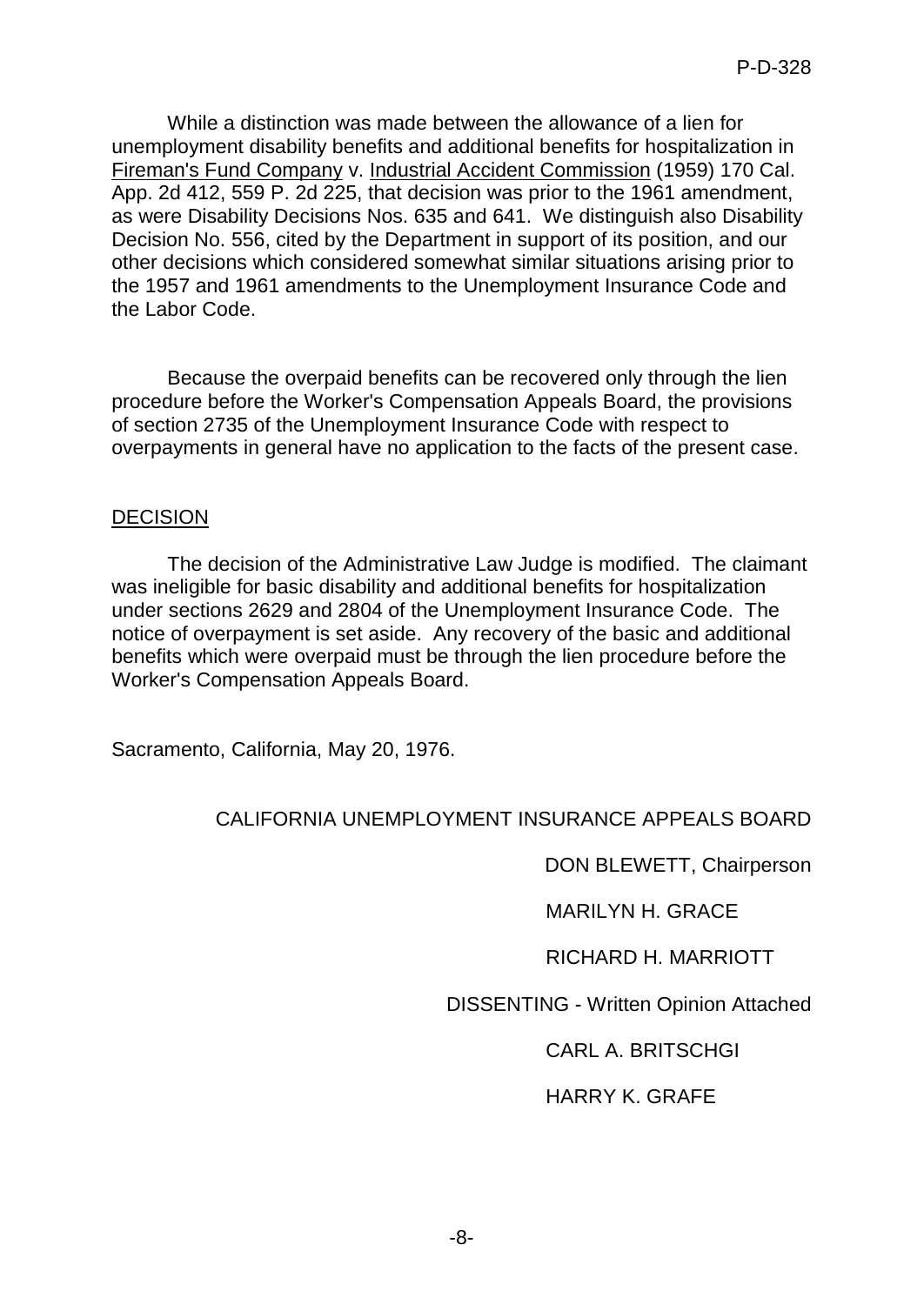# DISSENTING OPINION

We dissent.

The majority opinion holds that the Department is barred from assessing an overpayment against one who drew disability benefits in a case where neither the claimant nor anyone else gave the Department notice that the claimant believed the cause of his disability was work-connected, or notice that the claimant had filed a claim for workers' compensation, in time for the Department to file a workers' compensation lien before claimant received a workers' compensation award. We disagree that such a bar should be imposed upon the Department where, as here, there is no indication that the Department was lax in filing its lien, and on the other hand, the claimant failed to put the Department on notice at any time that he believed the injury which caused his disability was work-connected and that he had filed a workers' compensation claim.

The court decisions and statutes cited by our colleagues are inapposite to the facts of this case. We have no quarrel with the proposition that once the Department has filed its workers' compensation lien and an award is made, the Department thereafter is foreclosed from interfering with the settlement if the Department is disappointed with the amount of the award (California-Western States Life Insurance Company v. Industrial Accident Commission (1963), 59 Cal. 2d 257). But we submit that the facts in the instant matter are far different from those in the California-Western Insurance Company case or in any other authority relied on by our colleagues.

Here, when the claimant filed his first claim for disability insurance benefits, he answered "No" to the question, "Was the disability caused by your work?" The claimant signed that claim form on August 23, 1974. On the basis of his physician's certificate that the claimant was disabled, he was awarded \$40 per week with a maximum of \$499. The claimant was paid disability insurance benefits from August 7, 1974 through November 2, 1974, when his maximum entitlement was exhausted.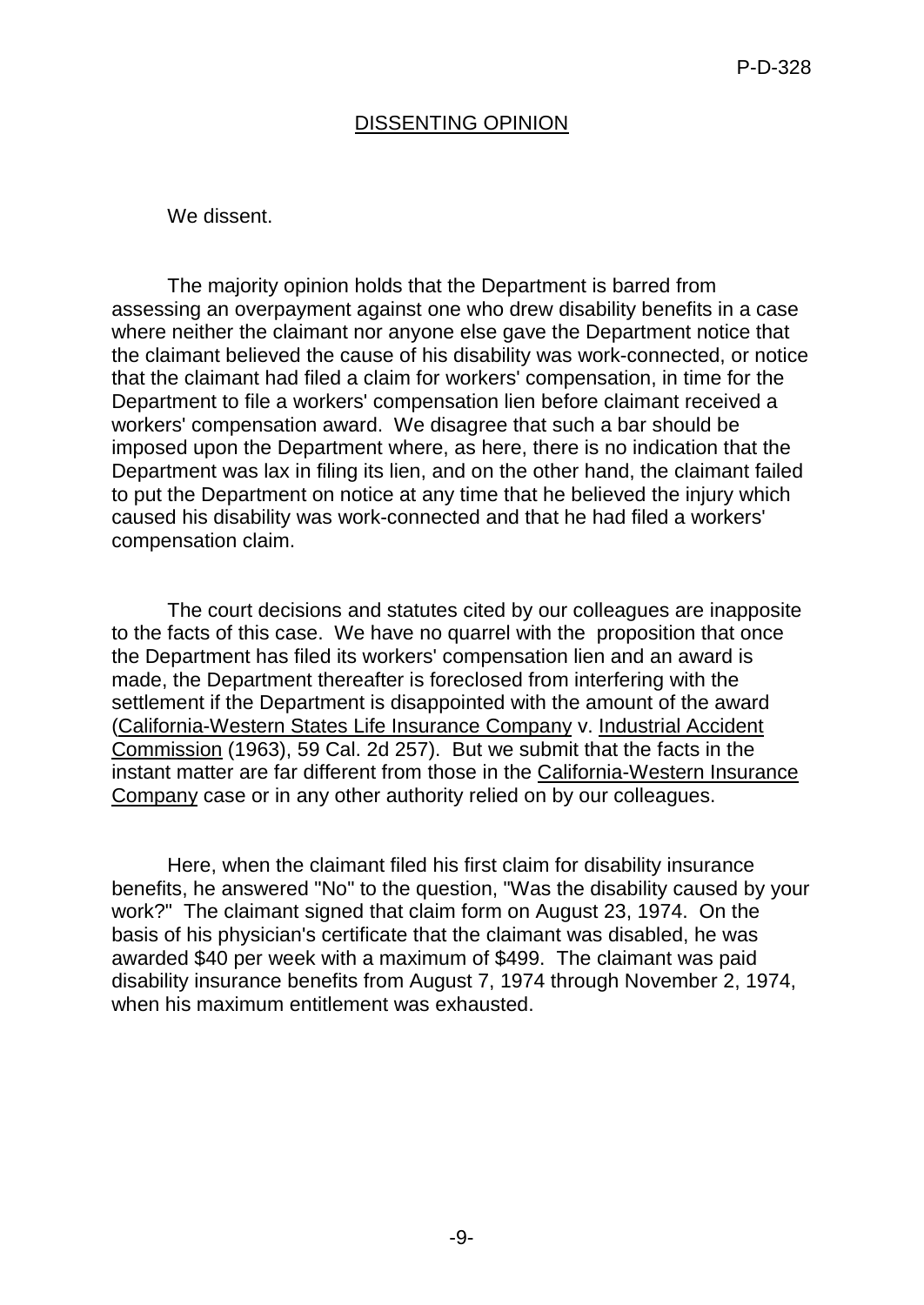On November 8, 1974, the claimant filed a workers' compensation claim, asserting that he was injured while working on May 24, 1974, and that as a result of said injury the claimant became disabled except for sporadic work until July 3, 1974, after which he was unable to work. The record in the case before us does not pinpoint with finality the date upon which the claimant formed the belief his disabling injury was work-connected. Sworn testimony at the hearing discloses that the claimant had formed such belief prior to the date he signed his first claim for disability insurance benefits. His attorney argues on appeal that such testimony was erroneous, and the belief was not formed until shortly after that initial claim for disability insurance benefits was submitted.

Whichever version is correct, it is undisputed that the claimant had the belief during the period he was drawing disability insurance benefits that his disability was produced by an on-the-job injury. Yet, at no time while he was filing continued claims for disability insurance benefits and receiving said benefits did the claimant advise the Department of the probable source of his disabling injury. Or did the claimant so advise the Department at the time he filed his workers' compensation claim, which occurred almost contemporaneously with his receipt of his final disability insurance benefits check.

For reasons known only to the staff of the State Division of Industrial Accidents - Workers' Compensation Appeals Board, notice of the claimant's workers' compensation claim dated November 8, 1974 was not given the Department with any degree of promptitude. In fact, the Department did not receive such notice until an unspecified date in February 1975. Thereafter, the Department prepared and filed its workers' compensation lien on February 24, 1975, sending copies to claimant, his attorney, claimant's employer and its workers' compensation carrier. Time passed and the Department, having had no further notice, wrote the Workers' Compensation Appeals Board on July 25, 1975, asking the status of claimant's case. It was in response to that inquiry that the Workers' Compensation Appeals Board advised the Department that an award had been made on February 18, 1975 pursuant to a stipulation between the claimant and the company by which he was employed when the disabling injury occurred. That award antedated by six days the Department's lien.